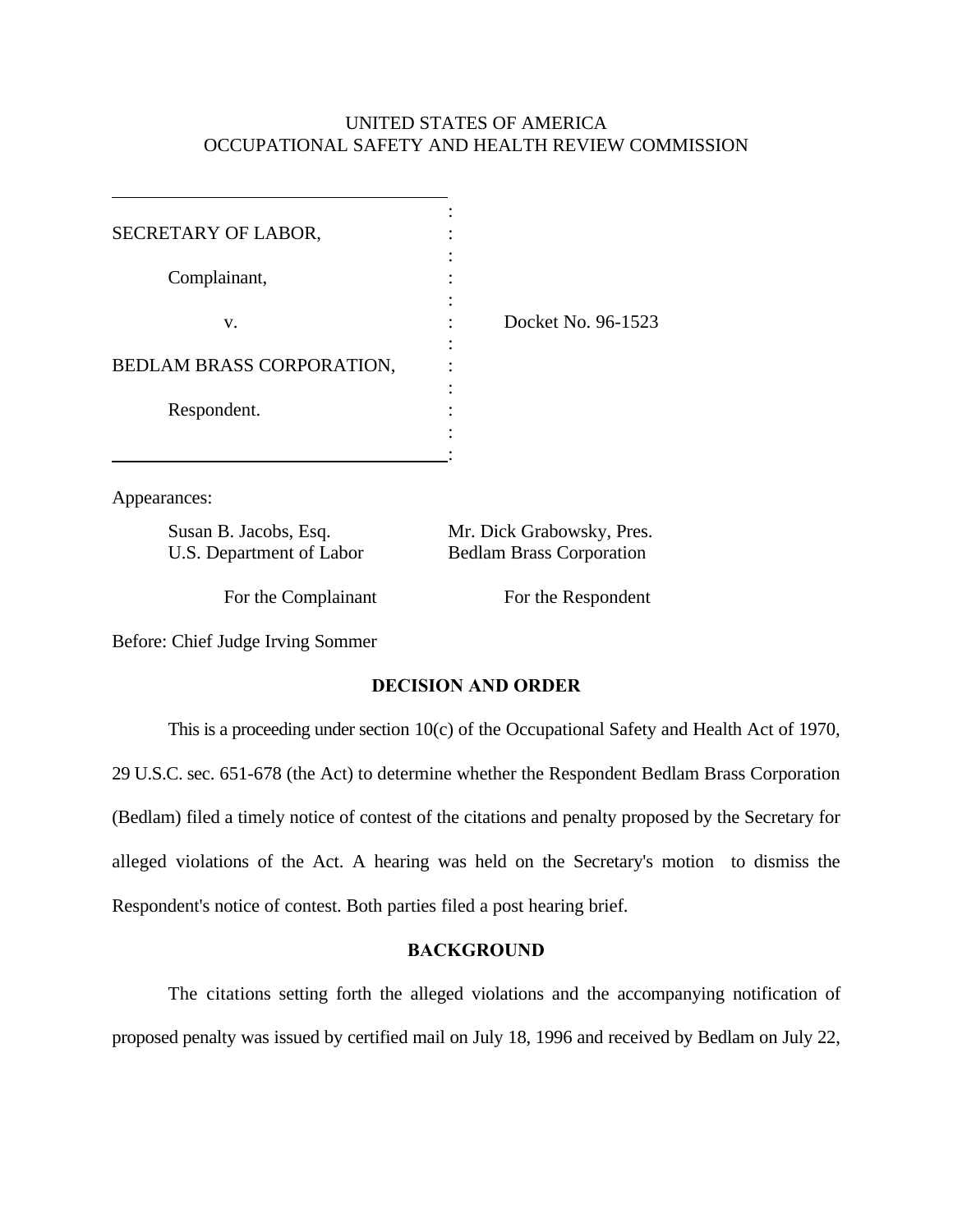1996. Pursuant to section 10(a) of the Act, 29 U.S.C., sec. 659(a), Bedlam was required to notify the Secretary of any intent to contest within 15 working days of receipt of the citations and notification of proposed penalties, or August 12, 1996. In the absence of a timely contest, the citation and proposed penalties would be deemed a final judgment of the Commission by operation of law. Sec. 10(a) of the act. In a letter dated August 22, 1996 and received by the OSHA regional office on August 23, 1996 the Respondent listed the compliance repairs it had made, and even in this letter did not state it was filing a contest to either the citations or penalties.

#### **DISCUSSION**

The record plainly shows that Bedlam did not file a notice of contest as to the citations and proposed penalties within the 15 day working period. His letter which, which in any event was out of the filing period merely called attention to his compliance efforts. Bedlam apparently was of the impression that making the necessary cure of the violations would be sufficient. An otherwise untimely notice of contest may be accepted where the delay in filing was caused by deception on the part of the Secretary to follow proper procedures. An employer is entitled to relief under Fed. R. Civ. Proc.  $60(b)(1)$  if it demonstrates that the Commissions' final order was entered as a result of ``mistake, inadvertence, surprise, or excusable neglect'' or under Rule 60(b)(6) for such mitigating circumstances as absence, illness, or a disability which prevents a party from protecting his interests. See Branciforte Builders, Inc., 9 BNA OSHC 2113, 1981 CCH OSHD, par. 25,591(No. 80- 1920,1981). Here, there is no showing that the Secretary acted improperly or that the factors mentioned in Rule 60(b)(6) are present. The citation was not ambiguous. It admonishes that the 15 day deadline for contesting violations and/or penalties is critical. Under a paragraph titled ``Right to Contest'' is the statement that ``Unless you inform the Area Director in writing that you intend to